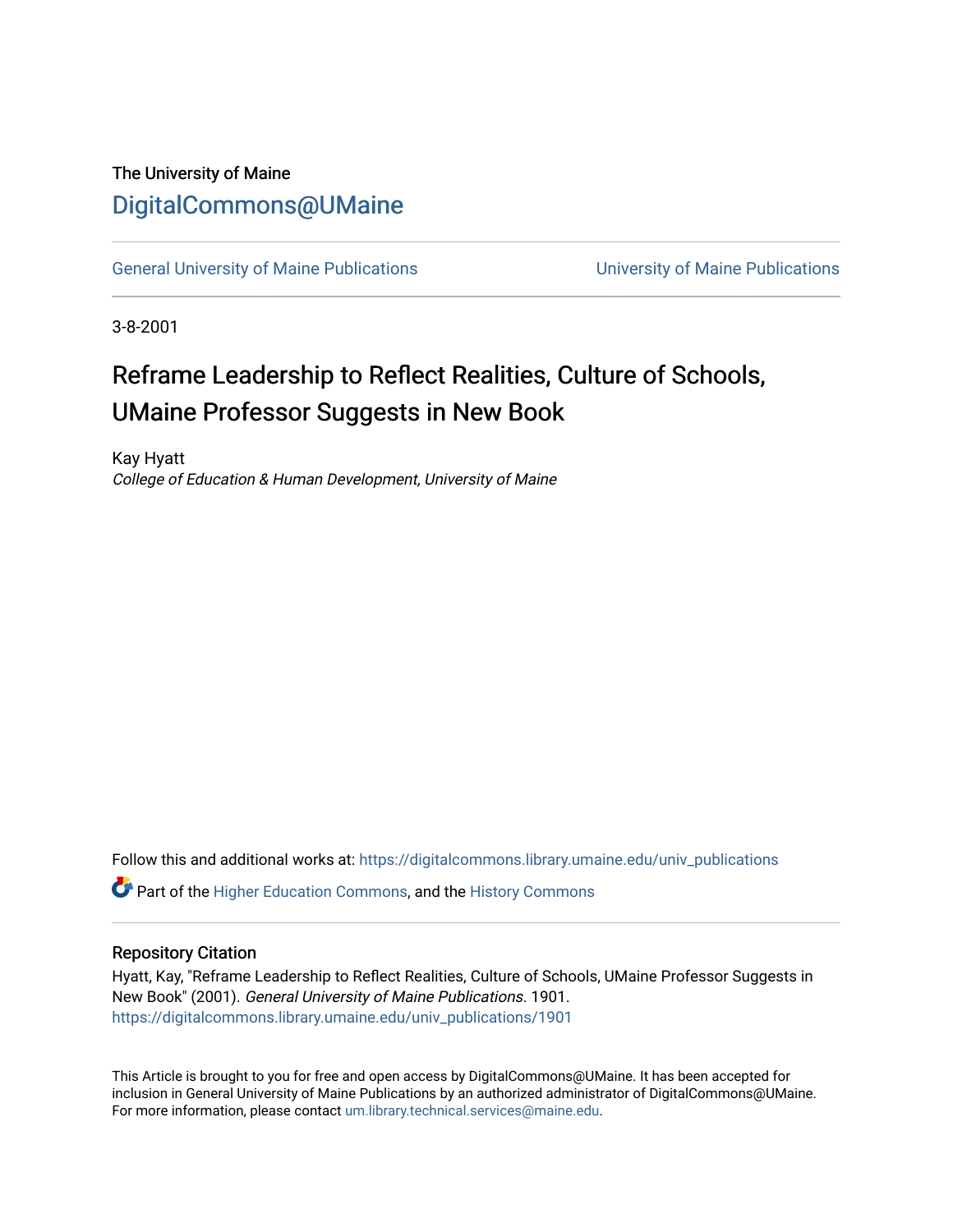## COLLEGE OF EDUCATION **& HUMAN DEVELOPMENT**

**Selected News Releases** 

### **Reframe Leadership to Reflect Realities, Culture of Schools, UMaine Professor Suggests in New Book**

ORONO, Maine – Practicing the effective leadership necessary for high-performing schools can be an elusive goal for administrators besieged with daily staff demands, increasing public expectations, complex bureaucratic regulations and constant building crises. The successful leader finds equally committed teachers, counselors and principals to share the load and rewards, says the author of a new book that emphasizes how to reframe leadership to fit the realities of schoolhouse life.

University of Maine Professor Gordon A. Donaldson, Jr. presents a fresh assessment of how schools operate and why traditional models of single-handed leadership don't work in his latest book, *Cultivating Leadership in Schools: Connecting People, Purpose, and Practice* (Teachers College Press, 2001).

In outlining conditions that strengthen or weaken common purpose and action, Donaldson offers practical pointers for principals and teacher leaders for forming more collaborative relationships, focusing on a shared vision and moving forward to improve their work with children and parents.

"Public schools present a very different milieu to lead in than the corporate sector," says Donaldson, professor of educational leadership in UMaine's College of Education and Human Development. The school staff is busy with students and can't be expected to drop teaching or counseling to deal with leadership or organizational issues, he explains. "In short, school leaders simply don't have ready access to the people they are attempting to lead."

This reality underscores the need to mobilize, trust and encourage people to build relationships among themselves, rather than depending on one person to bring them all together, says Donaldson, a former public school teacher and principal.

American public schools function more on moral conviction and professional judgment than on tightly prescribed goals and technical rationality, and the citizen can potentially influence policy more than the educator, Donaldson writes. He explains that educators have long approached their work as a calling rooted not just in passing on knowledge but in nurturing the good in children.

The practice of education has a moral purpose – making sure schools are serving the best interest of children in a society of competing ideas and resources. But too many agendas and stakeholders pulling in different directions can easily deflect the loftiest mission, Donaldson cautions.

"If leadership is to mobilize the school for educational reform, it must accommodate this fundamental moral reality and strike a chord with teachers' deepest sense of calling," he says.